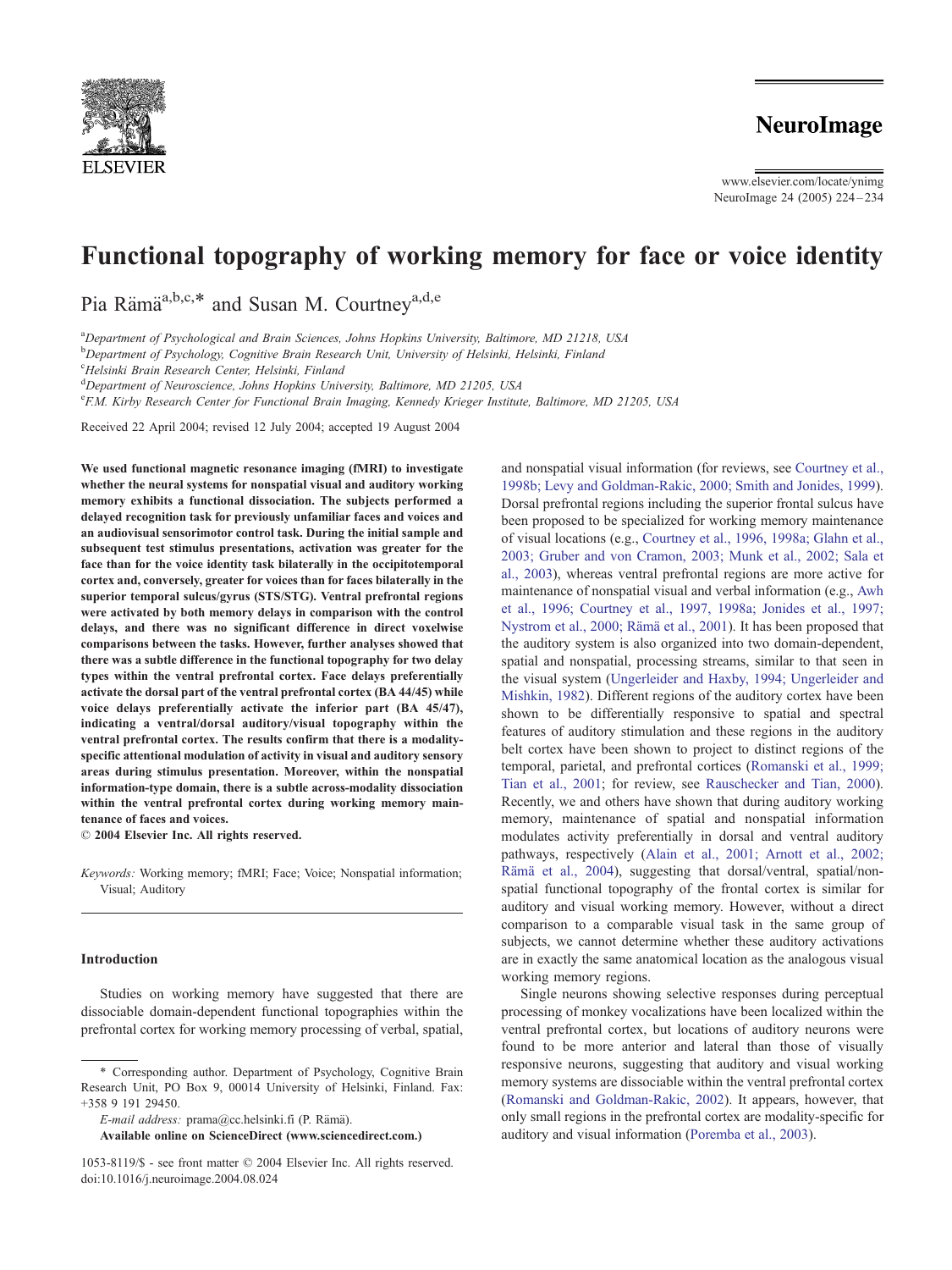In the present study, we aimed to compare the neural systems involved in working memory for face and voice identities. We used voices because prefrontal neurons in monkeys were shown to respond better to natural sounds or monkey vocalizations than to pure tones ([Azuma and Suzuki, 1984; Romanski and Goldman-](#page-9-0)Rakic, 2002), and also because the anterior part of the superior temporal sulcus (STS) in humans has been shown to exhibit selective activation for voices, leading to the suggestion that this region may be analogous to the face-sensitive area in the fusiform gyrus, which is a part of the ventral visual pathway ([Belin et al.,](#page-9-0) 2000, 2002; Shah et al., 2001). The subjects performed a delayed recognition task for previously unfamiliar faces and voices. To emphasize attentional and working memory processes, rather then perceptual mechanisms that are known to be different for auditory and visual stimuli, the faces and voices were presented simultaneously and the subjects were instructed to keep in mind either the face or the voice. Voice samples were non-imageable two-word phrases (e.g., "further consideration") and were obtained by asking several individuals to utter a single word with a neutral emotional intonation. To find out whether a functional dissociation between auditory and visual information might occur during specific phases of this working memory task, we performed separate analyses of task-related activations evoked during the sample, delay, and test periods of the two memory tasks. The aim of the study was to find out (1) whether the neural mechanisms underlying encoding, maintenance, and recognition of faces and voices in working memory are dissociated or (2) whether nonspatial working memory activates common neuronal structures independent of stimulus modality. It was hypothesized that while neural structures in posterior cortical areas are segregated for modality-specific processing of identity information (face vs. voice), the ventral prefrontal cortex would be activated similarly for both working memory for faces and for voices. Such a result would suggest that a common neural network in the prefrontal cortex handles nonspatial information independent of the stimulus modality.

# Materials and methods

#### Subjects

Twelve right-handed subjects (seven females) between the ages of 18 and 34 (mean 24 years) participated in the study. The subjects were native English speakers and were screened for mental and physical health. They had no history of head injury, drug or alcohol abuse, and no current use of medications that affect central nervous system or cardiovascular function. The subjects gave written informed consent, and were paid 50 USD for participating in the experiment. Nine (six females, mean 19 years) right-handed subjects participated in the behavioral study, which was conducted before brain scanning to ascertain whether the memory tasks were equally difficult. The experimental protocol was approved by the Institutional Review Boards of the Johns Hopkins University and the Johns Hopkins Medical Institutions.

# Visual and auditory stimuli

Visual stimuli were presented using an LCD projector located outside of the scanning room connected to a Power Macintosh G3 computer running SuperLab software. The stimuli were projected onto a rear projection screen mounted inside the bore of the magnet,

behind the subject's head. Subjects viewed the stimuli using a mirror mounted at the top of the head coil. The stimuli were gray-scale images of previously unfamiliar female  $(n = 8)$  and male  $(n = 8)$ faces from three different views ([Fig. 1A](#page-2-0)). A fixation cross was superimposed on the images, and the subjects were instructed to maintain visual fixation on the cross throughout the trial. Faces remained on the screen for 1.5 s, approximately the same duration as the auditory stimuli.

Voice samples ([Fig. 1B](#page-2-0)) consisted of pair of words. The first word was a two-syllable adjective, and the second word, a fivesyllable noun. The samples were recorded in a sound-proof room using CSL software. The sampling rate was 44.1 kHz. The targeted words were situated within a sentence ("John says that [further consideration] is important") to encourage natural speech, and the speakers were instructed to read the sentences in a neutral tone. The pair of words that was to be later used as a stimulus in the experiment was always situated in the same position within a sentence. The speakers read each sentence twice during the recording. Eight female and eight male voices of native English speakers were recorded. Ten pairs of words were recorded, and three of them ("further consideration", "simple inauguration", and "constant unreality"), excerpted from the recorded sentences, were chosen for use in the study. The mean durations of the word pairs were 1155 ms (SD 104 ms), 1243 ms (SD 119 ms), and 1234 ms (SD 130 ms), respectively. There were no significant differences in durations between the three voice samples  $[F(2, 45) = 2.66, P = 0.081]$ . The energy levels (db) of voice samples were normalized using CSL/ASPP software. Faces and voices were presented simultaneously but independently so that each face was equally likely to appear with any of the voices at both sample and test.

For the control task, the visual stimuli were phase-scrambled in the Fourier domain maintaining contrast, luminance, and frequency information equal to those in the memory task ([Fig. 1A](#page-2-0)). The auditory stimuli were also phase-scrambled in the Fourier domain, maintaining frequency information and stimulus amplitude envelopes equal to those in the memory task ([Fig. 1B](#page-2-0)).

Each face and voice was presented 12 times during the experiment. Before the experiment, the subjects saw each face and heard each voice once to gain familiarity with the stimuli, and once or twice more during the memory task training. To ensure that subjects could not perform the task using an old/new recognition judgment, the same set of faces and voices were used repeatedly across trials. Subjects were familiarized with the stimuli before the scanning session to reduce variance between the beginning and the end of the scanning session due to changes in stimulus familiarity or strategy.

#### Working memory and sensorimotor control tasks

Two working memory tasks and a control task ([Fig. 1C](#page-2-0)) were presented in a delayed recognition paradigm in which subjects were instructed to remember either faces or voices. One second before each trial, the subjects were presented with an instruction image (for  $(0.5 \text{ s})$  consisting of the word "face" (for the face task), "voice" (for the voice task), or "none" (for the control task), indicating which task was to be performed. In the delayed recognition paradigm, face and voice samples were presented simultaneously but the subjects were instructed to pay attention to only one of the stimulus types. In the face task, the subjects were to memorize the face of the image independent of angle of view, and in the voice task, the identity of the speaker independent of words spoken. Different views of the faces and different words spoken from sample to test ensured that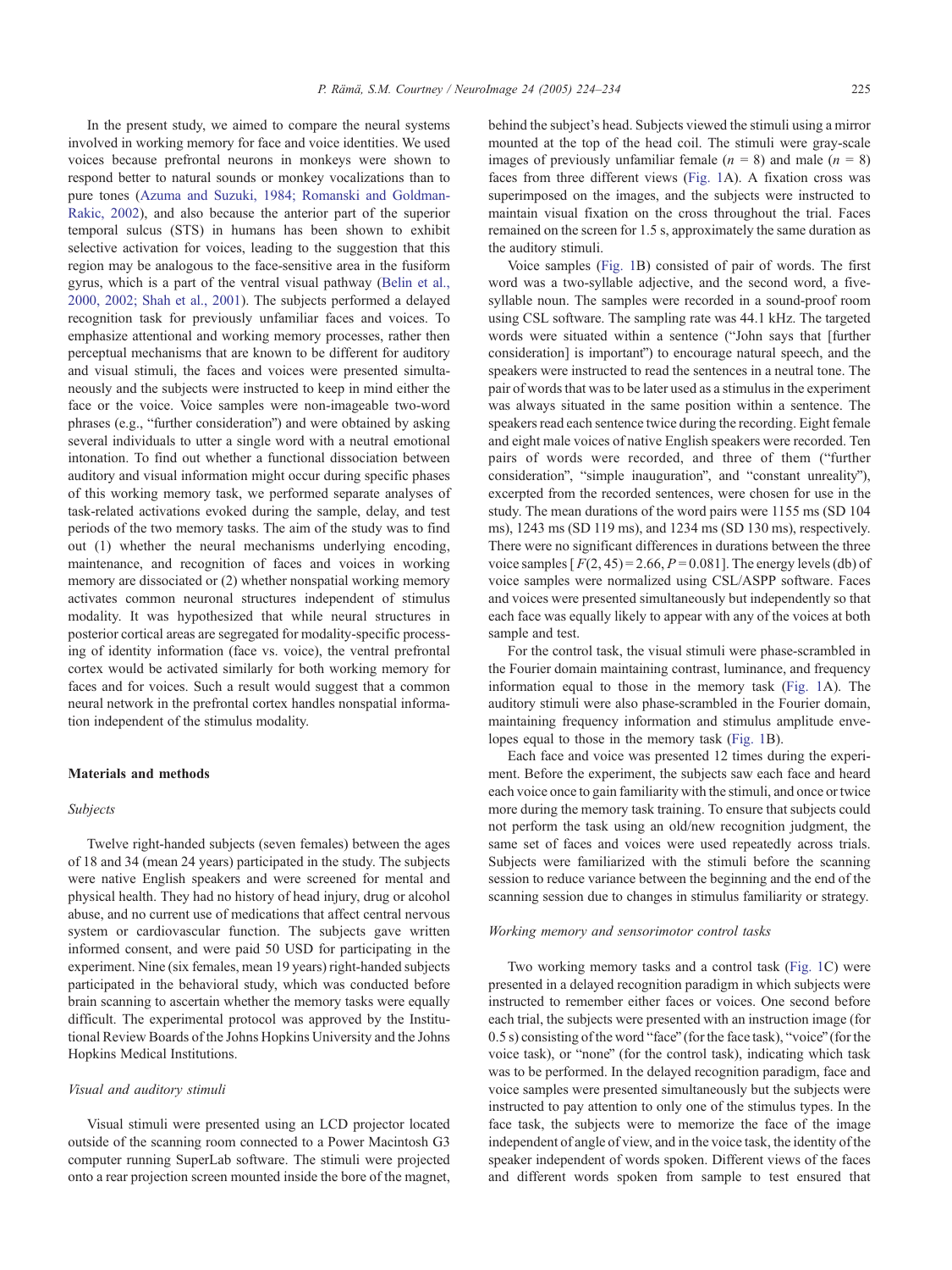<span id="page-2-0"></span>

Fig. 1. (A) Examples of face and scrambled face stimuli. (B) Examples of voice and scrambled voice stimuli. (C) Illustration and timing of the delayed recognition and control tasks.

participants could not rely on surface stimulus features and had to encode and maintain those aspects of the stimuli that were constant to that person's identity across different photographs or voice recordings. The sample was presented for approximately 1.5 s followed by a memory delay of 4.5 s, during which the subjects saw a blank screen with a fixation cross. Then, a test stimulus was presented for approximately 1.5 s, during which time the subject indicated with a left or right button press whether the test stimulus was the same as the one in the sample period. Each subject was allowed to choose whether the right or left hand would correspond to the "match" or "nonmatch" response. Responses were made with left or right thumb presses of hand-held button boxes that were connected via a fiber optic cable to a Cedrus RB-6x0 Response Box. In the face task, the view of the face image presented during the test period never matched the view presented during the sample period. For the voice task, recorded words presented during the test period never matched the words presented during the sample period. Also, for the voice task, the face presented during the test period never matched the face presented during the sample period, and similarly for the face task, the voice presented during the test period never matched the voice presented during the sample period. Following each trial, there was an intertrial interval of 3.0 s. Subjects also performed a sensorimotor

control (Ctrl) task with no mnemonic demand. For this task, the scrambled stimuli were presented with the same timing as in the memory tasks but the subjects were instructed that they need not remember the images or voices, but simply press both buttons when the test stimulus appeared.

During the scanning, six runs were conducted. In each run, both memory task conditions were presented in four alternating blocks of four trials each. Each block of four memory task trials was preceded and followed by one control trial. Thus, in each run, there were eight memory test trials for each information type and eight control trials. The order of tasks was counterbalanced across runs within each subject, and the order of runs was counterbalanced across subjects. The reaction times and match/no-match responses were recorded during the scanning. After the scanning, each subject was asked to fill out a questionnaire rating the difficulty of each task and mnemonic strategies used in his/her task performance.

In the behavioral study conducted in the laboratory environment before the brain scanning, the number of trials, number of blocks in each run, and the timings were equal to the memory tasks performed in the magnet. Control trials were not included in the behavioral study. During half of the runs, the subjects were exposed to the noise induced by an echo-planar imaging (EPI) sequence. The EPI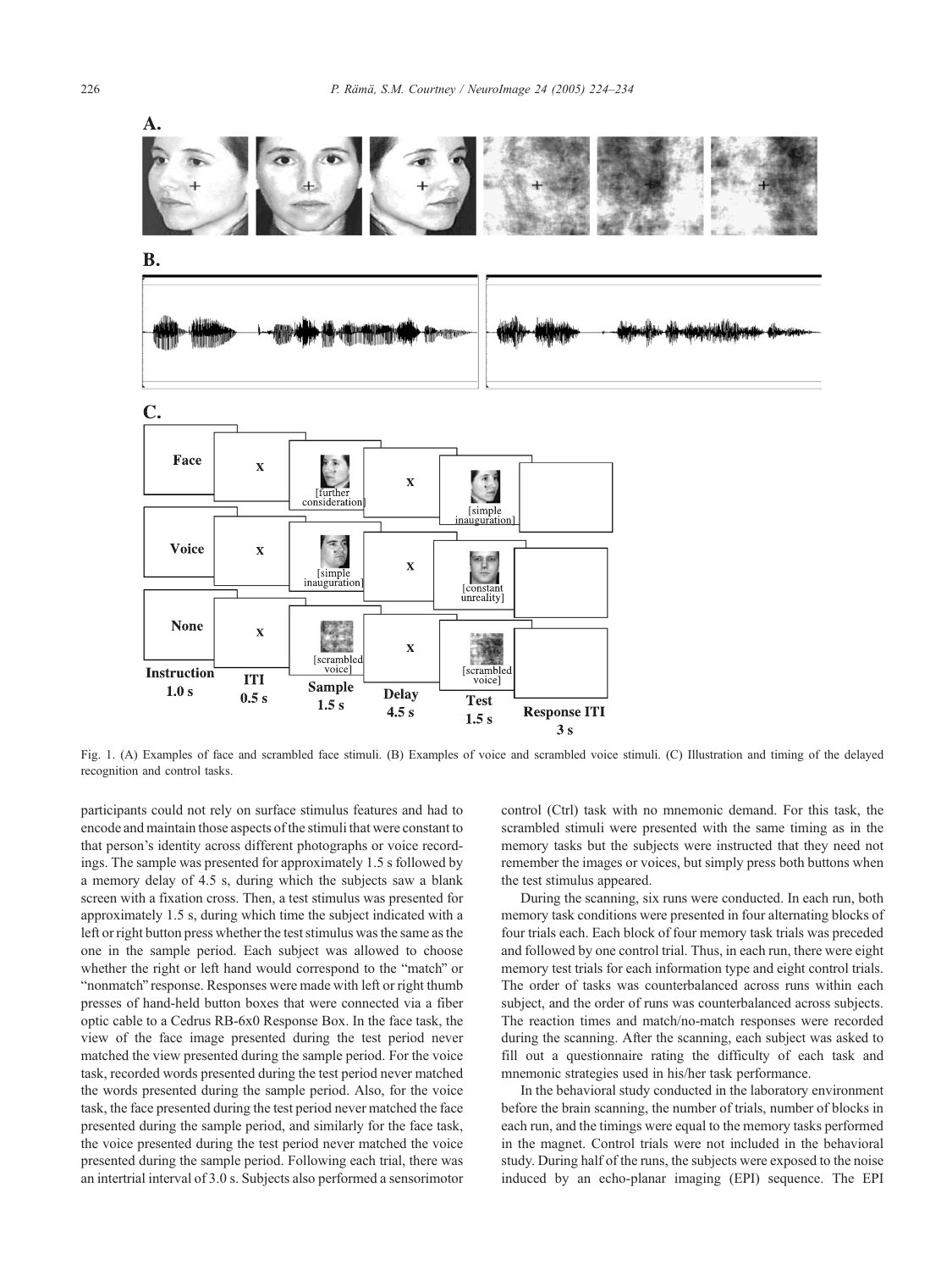sequence was recorded at the F.M. Kirby Research Center for Functional Brain Imaging, and played while the subject performed the tasks in the behavioral testing laboratory. Analysis of variance for repeated measures (BMDP2v, BMDP Statistical Software, Inc., Release 7.1) was used to test the main effects and interactions of task (Face vs. Voice) and experimental condition (silence vs. background EPI noise) on reaction times (RTs) and the accuracy of the task performance. For the data obtained during scanning, a pairwise  $t$  test was used to test the effect of task on the accuracy and RTs.

# fMR imaging and data analysis

MR images were acquired with a 1.5-T Philips Gyroscan ACS-NT MR scanner (Philips Medical Systems). A T1-weighted structural image (70 axial slices, 2.5 mm, no gap,  $TR = 20$  ms, TE = 4.6 ms, flip angle =  $30^{\circ}$ , matrix 256  $\times$  256) was obtained before the functional scanning. During the performance of the tasks, subjects underwent T2\*-weighted interleaved gradient-echo, echoplanar imaging (19 axial slices, 5-mm thickness, no gap, TR = 1500 ms, TE = 40 ms, flip angle =  $70^{\circ}$ , matrix 64  $\times$  64). The images were phase-shifted using Fourier transformation to correct for slice acquisition time, then motion-corrected using automatic image registration (AIR) software ([Woods et al., 1998\)](#page-10-0), and analyzed separately for each subject using multiple regression ([Friston et al.,](#page-10-0) 1995) with Analysis of Functional NeuroImages (AFNI) software ([Cox, 1996\)](#page-10-0). Changes in neural activity were modeled as squarewave functions matching the time course of events of experimental tasks. These square waves were convolved with a gamma function model of the hemodynamic response using the following values: 2.0 s for lag, 3.0 s for rise time, and 5.0 s for fall time to create the regressors of interest in the multiple regression analysis. Additional regressors were included to model sources of variance not related to the experimental manipulations (mean intensity between and linear drift within time series). Both memory task conditions (face and voice) were separately contrasted to control tasks, and to each other, for each of the three main events of the tasks (encoding, delay, and recognition). For the direct comparisons between the memory tasks (face vs. voice), the analysis was restricted to only those voxels showing significantly greater activity for any of the memory versus control tasks (face vs. control task, voice vs. control task, both tasks vs. control task) in a given main event of the tasks. Each of these contrasts resulted in a Z-map for each subject.

Z-maps were registered into the Talairach coordinate system ([Talairach and Tournoux, 1988\)](#page-10-0) and resampled to 1 mm<sup>3</sup>. Average Z-maps were computed by dividing the sum of individual subject Zvalues by the square root of the sample size using AFNI software ([Cox, 1996\)](#page-10-0). This procedure is mathematically equivalent to doing a group (fixed-effect) multiple regression analysis. All tests of voxelwise significance, which were applied to the mean Z images, were held to a Z threshold of 2.33, corresponding to a  $P \le 0.01$ , and corrected for multiple comparisons ( $P < 0.05$ ) using a measure of probability that uses the individual voxel Z score threshold and the number of contiguous significant voxels. Based on a Monte Carlo simulation run via AFNI ([Ward, 2000\)](#page-10-0), it was estimated that a 387 mm<sup>3</sup> contiguous volume (six voxels, each measuring  $3.59 \times 3.59 \times$ 5 mm) for the volume of the entire brain would meet the  $P < 0.05$ threshold. For the direct comparison between memory tasks, the analysis was restricted to only those voxels showing significantly greater activity for any of the memory tasks versus control. Within this restricted number of voxels, a  $258 \text{ mm}^3$  cluster size (4 voxels) satisfied a 0.05 experiment-wise probability. Activations were

anatomically localized in the averaged maps using  $T_1$ -weighted images.

# Region of interest (ROI) analysis

Based on anatomical hypotheses derived from previous studies of nonspatial working memory for visual stimuli (e.g., Rämä et al., 2001), ROIs encompassing the anterior inferior frontal gyrus and anterior insula (IFG/Insula) and posterior inferior frontal gyrus (IFG) were drawn in both hemispheres of a Talairach transformed brain according to Brodmann areas (BAs) and anatomical landmarks of the Talairach ([Talairach and Tournoux, 1988\)](#page-10-0) and Damasio ([Damasio, 1995\)](#page-10-0) brain atlases. The IFG/Insula ROI included BAs 45 and 47 of the IFG  $(z = -5.0 - 16.00 \text{ mm})$ . The posterior border of the IFG/Insula ROI was the anterior bank of the sylvian fissure  $(z = -5.0 - 12.0$  mm) and the anterior bank of the precentral sulcus (PreCS)  $(z = 12.0-16.00$  mm). The anterior border of the IFG/Insula ROI was the inferior frontal sulcus (IFS). The IFG ROI included BAs 44 and 45 of the IFG  $(z = 17.0-34.0$ mm). The posterior border of the IFG ROI was the anterior bank of PreCS, and the anterior border was the posterior bank of IFS.

For each ROI, the number of voxels significantly activated (not corrected for multiple comparisons) during memory delays relative to the control delays was computed for each subject. The number of significantly activated voxels was then normalized by dividing by the total number of voxels in each ROI. In addition, for each ROI, the mean signal intensities  $(\beta$ -coefficients) across all significantly activated voxels (corrected for multiple comparisons), determined as described above, were computed for each subject. Analysis of variance for repeated measures with subject as a random factor (BMDP2v, BMDP Statistical Software, Inc., Release 7.1) was used to test the main effects and interactions of task, event, hemisphere, and brain region on both the number of suprathreshold voxels and  $\beta$ -coefficients. A pairwise t test was then used to test the effect of task on the number of activated voxels and  $\beta$ -coefficients separately for each ROI.

#### Response topography correlation analysis

The multiple regression on the original data was re-run with separate regressors for either odd or even numbered blocks of each task. Then, these four sets of coefficients (even-faces, odd-faces, even-voices, odd-voices) for all significantly activated voxels within each subject were used in the correlation analysis. Correlations were calculated between the response topography on odd blocks and the response topography on even blocks of the same WM task, for a measure of within-task consistency of the topography. Correlations were also calculated between the response topography on odd (even) blocks of one WM task and the response topography on odd (even) blocks of the other WM task, for a measure of between-task consistency of the topography. In the group average Z-maps, clusters of voxels that were activated in any of the planned contrasts—face versus control, voice versus control, or both tasks combined versus control—were assigned to five broadly defined anatomical regions (each including both hemispheres except posterior parietal cortex in which activity was observed only in the left hemisphere): ventral prefrontal cortex (IFG/Insula, IFG, and MFG), dorsal prefrontal cortex (SFS, PreCG, and MFG), posterior parietal cortex, temporal cortex, and occipital cortex. Correlation coefficients were converted to  $Z$  scores and  $t$  tests were performed to test whether the response topography within each region was more highly correlated within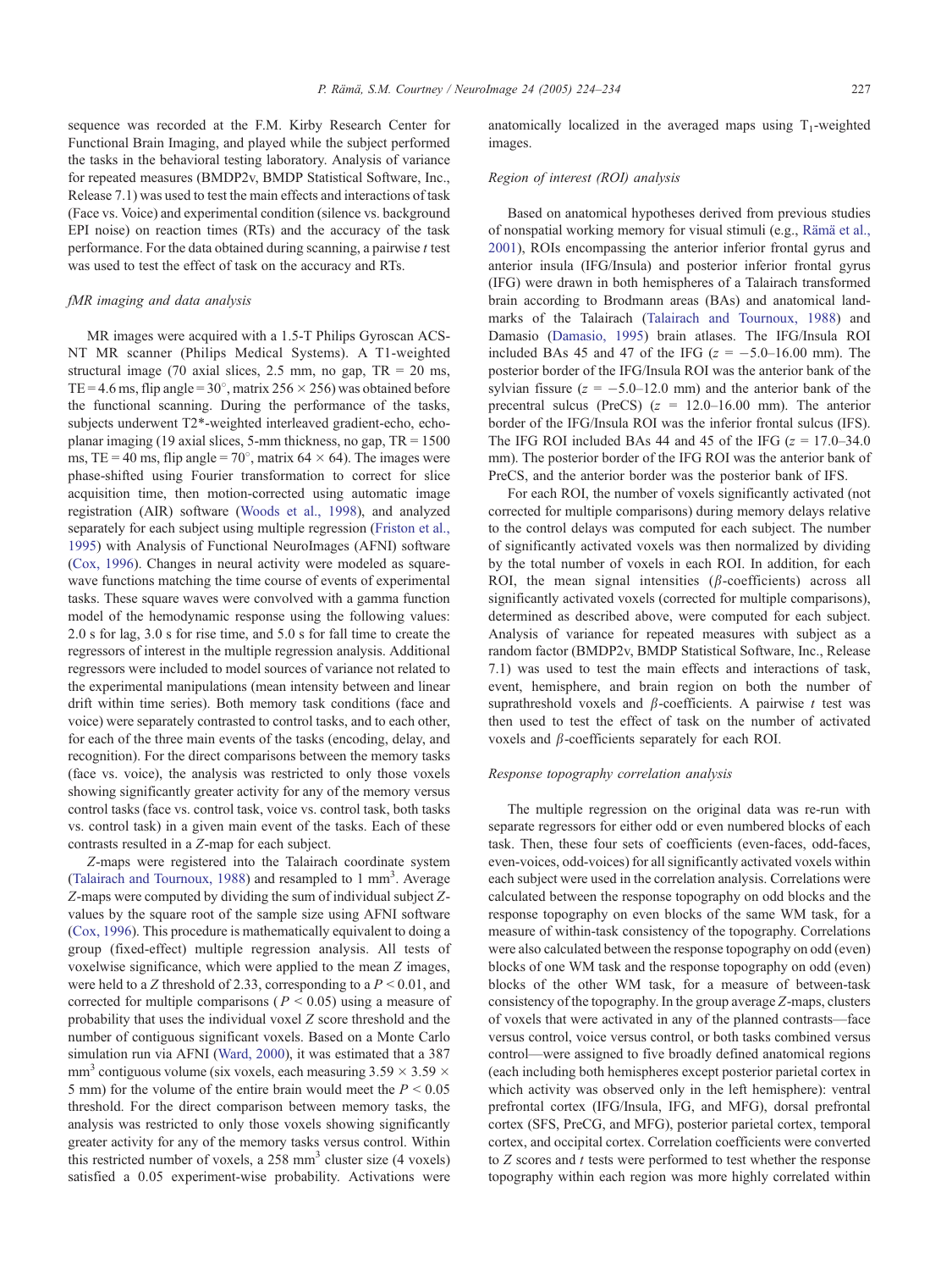<span id="page-4-0"></span>

| Table 1                                             |  |  |  |
|-----------------------------------------------------|--|--|--|
| Sample activity for faces and voices versus control |  |  |  |

| Area           | Face > Control  |                |        |                                   | V <sub>o</sub> ice > Control |        |          |                                |
|----------------|-----------------|----------------|--------|-----------------------------------|------------------------------|--------|----------|--------------------------------|
|                | x, y, z         | Peak Z         | Mean Z | Spatial extent<br>$\text{mm}^3$ ) | x, y, z                      | Peak Z | Mean $Z$ | Spatial extent<br>$\text{m}^3$ |
| Occipital      |                 |                |        |                                   |                              |        |          |                                |
| FG             | $-38, -67, -16$ | $5.40^{\rm a}$ | 3.12   | 7971                              |                              |        |          |                                |
|                | $33, -80, -21$  | $5.72^{b}$     | 3.09   | 11,528                            |                              |        |          |                                |
| LG             | $12, -38, -2$   | 3.82           | 2.78   | 968                               |                              |        |          |                                |
| <b>LOG</b>     | $-29, -88, -1$  | $4.98^{a}$     |        |                                   |                              |        |          |                                |
|                | $38, -82, -6$   | $5.99^{b}$     |        |                                   |                              |        |          |                                |
| Cuneus         | $-6, -79, 19$   | 4.17           | 2.82   | 913                               |                              |        |          |                                |
| Temporal       |                 |                |        |                                   |                              |        |          |                                |
| STS/STG        | $-59, -16, -2$  | 4.28           | 2.90   | 1188                              | $-55, -4, 0$                 | 5.16   | 2.94     | 930                            |
|                | $59, -36, 6$    | 4.11           | 2.82   | 435                               | $51, -18, -2$                | 6.74   | 3.21     | 2165                           |
|                |                 |                |        |                                   | $45, -45, 7$                 | 5.25   | 2.95     | 1250                           |
| Parietal       |                 |                |        |                                   |                              |        |          |                                |
| IPS/AG         | $34, -57, 37$   | 3.93           | 2.85   | 413                               | $33, -63, 31$                | 4.46   | 2.80     | 677                            |
| <b>IPS/SPL</b> | $-27, -69, 25$  | 4.01           | 2.92   | 622                               |                              |        |          |                                |
| SPL            | $-20, -84, 25$  | 5.40           | 2.98   | 667                               |                              |        |          |                                |
| Frontal        |                 |                |        |                                   |                              |        |          |                                |
| IFG/Insula     |                 |                |        |                                   | 51, 5, 4                     | 4.43   | 2.85     | 432                            |
| IFG            |                 |                |        |                                   | $-44, 19, 28$                | 4.34   | 2.84     | 388                            |

Note. Areas of significant activity, the peak and mean Z values, the spatial extent of a given activity, and the Talairach coordinates of maximum Z value within each region during the sample period of the memory tasks relative to control tasks.

<sup>a</sup> The cluster included two separate activation loci with local maxima in both the left FG and left LOG.

<sup>b</sup> The cluster included two separate activation loci with local maxima in the right FG and right LOG.

| Table 2 |                                                    |  |  |  |
|---------|----------------------------------------------------|--|--|--|
|         | Delay activity for faces and voices versus control |  |  |  |

| Area            | Face > Control  |        |          |                                 | Voice > Control |        |          |                                 |
|-----------------|-----------------|--------|----------|---------------------------------|-----------------|--------|----------|---------------------------------|
|                 | x, y, z         | Peak Z | Mean $Z$ | Spatial extent<br>$\text{mm}^3$ | x, y, z         | Peak Z | Mean $Z$ | Spatial extent<br>$\text{mm}^3$ |
| Occipital       |                 |        |          |                                 |                 |        |          |                                 |
| FG              | $35, -41, -19$  | 4.41   | 2.94     | 1087                            |                 |        |          |                                 |
|                 | $-41, -51, -16$ | 3.54   | 3.19     | 699                             |                 |        |          |                                 |
| Temporal        |                 |        |          |                                 |                 |        |          |                                 |
| ${\rm STS/STG}$ | $-55, -29, 1$   | 3.65   | 2.85     | 541                             | $-60, -31, 5$   | 5.24   | 3.06     | 2445                            |
|                 |                 |        |          |                                 | $54, -3, 1$     | 5.53   | 2.95     | 636                             |
| STS/MTG         |                 |        |          |                                 | $44, -47, 0$    | 5.27   | 2.98     | 1285                            |
| Parietal        |                 |        |          |                                 |                 |        |          |                                 |
| IPS/SMG         | $-33, -69, 36$  | 6.39   | 3.25     | 4229                            | $-35, -64, 35$  | 4.70   | 3.00     | 754                             |
| Frontal         |                 |        |          |                                 |                 |        |          |                                 |
| IFG/Insula      | $-27, 18, 9$    | 6.84   | 3.41     | 1301                            | $-35, 11, 8$    | 5.82   | 3.11     | 1677                            |
|                 | 30, 16, 8       | 4.63   | 3.15     | 664                             | 29, 14, 8       | 5.14   | 3.18     | 408                             |
|                 |                 |        |          |                                 | 40, 14, 14      | 5.33   | 3.02     | 980                             |
| <b>IFG</b>      | $-45, 26, 20$   | 4.53   | 3.24     | 387                             | $-41, 3, 29$    | 5.14   | 3.06     | 2571                            |
|                 | $-35, 10, 26$   | 6.67   | 3.36     | 4695                            |                 |        |          |                                 |
|                 | 42, 11, 26      | 4.70   | 3.07     | 3109                            | 37, 0, 30       | 4.53   | 2.95     | 1357                            |
| <b>MFG</b>      |                 |        |          |                                 | $-37, -4, 54$   | 5.30   | 3.08     | 412                             |
| SFS/PreCG       | $-24, -15, 50$  | 4.93   | 3.16     | 1472                            |                 |        |          |                                 |
| SFGm            | 4, 16, 45       | 7.33   | 3.41     | 5582                            | $-1, -5, 56$    | 9.26   | 3.59     | 4463                            |
| <b>Others</b>   |                 |        |          |                                 |                 |        |          |                                 |
| Caudate nucleus | $-14, 11, 5$    | 3.31   | 2.83     | 415                             |                 |        |          |                                 |

Note. Areas of significant activity, the peak and mean Z values, the spatial extent of a given activity, and the Talairach coordinates of maximum Z value within each region during the delay period of the memory tasks relative to control tasks.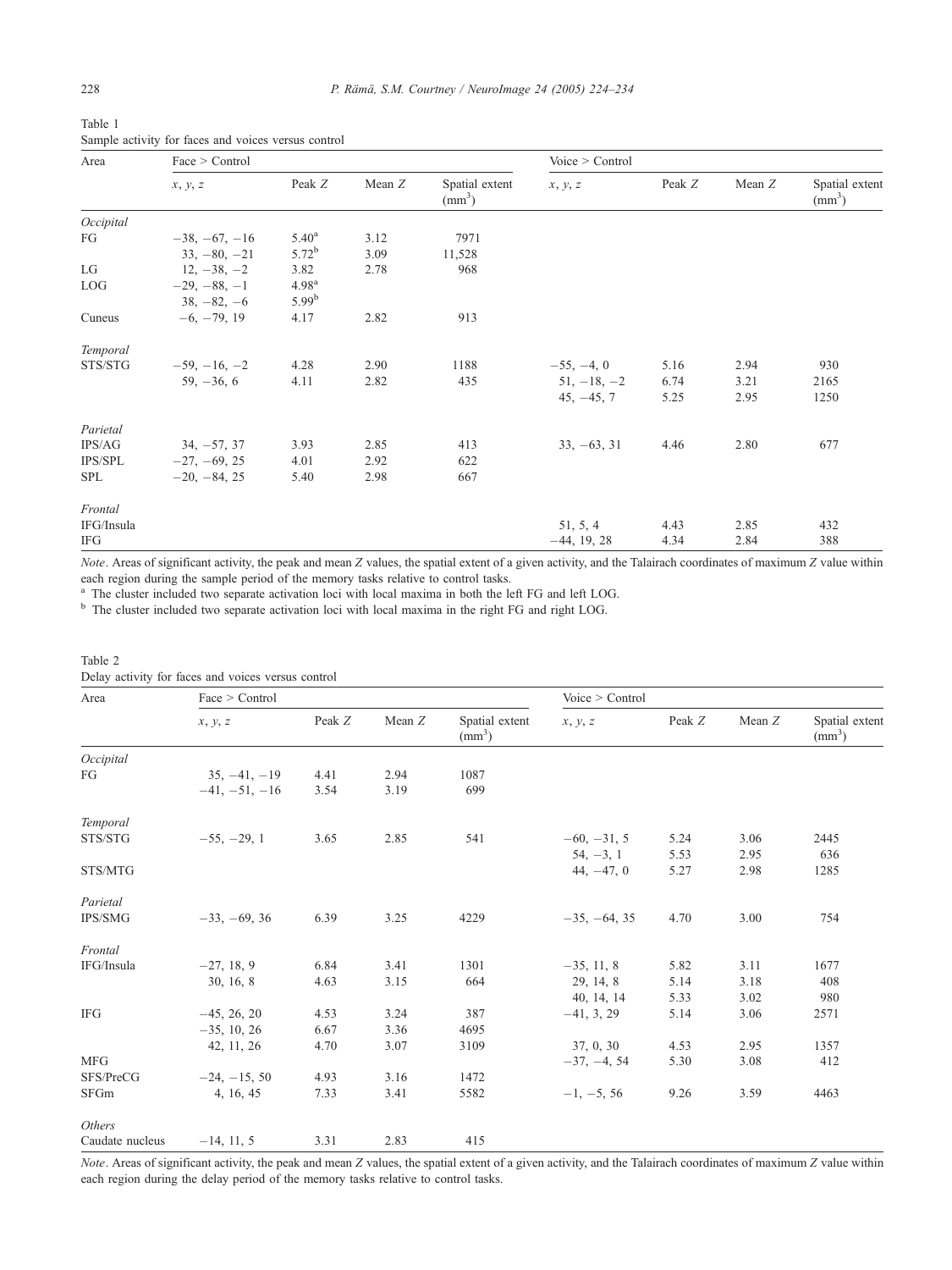<span id="page-5-0"></span>task than between tasks. ANOVAs and correlation analyses that were performed on the  $\beta$ -coefficients derived from the initial multiple regression analysis all included subjects as a random factor. Also, within each of these regions, for each subject, the correlation analysis was limited to those voxels that were significantly positively activated for that subject individually, in any of the same contrasts. Within each subject, within each of the five regions (ventral prefrontal, dorsal prefrontal, parietal, temporal, and occipital), these voxels were ordered hierarchically in two ways. These two sorting procedures each gave a one dimensional "voxel index" that included all values for each of the three spatial directions. In one sorting procedure, voxels were sorted first by posterior to anterior voxel value. Within each group of voxels with the same anterior–posterior value, voxels were sorted again by ventral–dorsal, and then again within the group of voxels that had the same anterior–posterior and ventral–dorsal values, voxels were sorted again by left–right voxel value. The second sorting procedure was identical, but with ventral– dorsal first, then anterior–posterior, and finally left–right. The beta coefficients as a function of voxel index for each WM task thus became a metric for the response topography within each region.

# Results

# Behavioral data

A separate group of participants was tested on both the auditory and visual working memory tasks before the fMRI portion of the study to test for difficulty differences between the tasks and the possible interference of the background noise of MRI scanning on task performance. These results showed that there was no significant main effect of memory task (face vs. voice) on the accuracy of the task performance  $[F(1,8) = 1.33, P = 0.28]$ . The main effect of condition (silence vs. background recorded EPI noise) was significant  $[F(1,8) = 7.11, P \le 0.05]$ . The subjects made more errors during magnet noise (mean accuracy for face task was 84%, for voice task 86%) than without magnet noise (for face task 90%, for voice task 91%) during both tasks. However, there was no interaction between task and condition  $[F(1,8) = 0.00, P = 0.99]$ . The main effects of task  $[F(1,8) = 5,40, P \le 0.05]$  and condition  $[F(1,8) =$ 8.89,  $P < 0.05$ ] on reaction time (RT) were significant. RTs were longer for the voice than for the face task, and longer during magnet noise condition (1603 ms for face task, 1675 ms for voice task) than during silence (1485 ms for face task, 1578 ms for voice task). Again, there was no interaction between task and condition  $F(1,8) = 0.35$ ,  $P = 0.57$ . During fMRI scanning, however, the subjects made more incorrect responses during the voice (mean accuracy 82%) than the face (mean accuracy 89%) task  $[t(12) = 2.60, P < 0.05]$ . The RTs were also longer for the voice (1595 ms) than for the face (1376 ms) task but the difference was not statistically significant.

# fMRI data

# Voxelwise multiple regression

#### Face and voice task activations relative to control (Tables  $1-3$ )

Sample period. For the face samples, activation was detected bilaterally in the fusiform gyrus (FG) and lateral occipital gyrus (LOG), in the right lingual gyrus (LG), and in the left cuneus. The superior temporal sulcus/gyrus (STS/STG) and the inferior parietal cortex were bilaterally activated, and the superior parietal cortex was activated on the left hemisphere. For the voice samples, there was bilateral activation of the STS/STG and inferior frontal gyrus, whereas the inferior parietal cortex was activated in the right hemisphere ([Table 1\)](#page-4-0).

Delay period. Several occipital, temporal, parietal, and frontal regions were activated during the delay period of the tasks. The FG was bilaterally activated during face delays. For voice delays, there was bilateral activation of the STS/STG, whereas the left STS/STG was activated during face delays. The left intraparietal sulcus/supramarginal gyrus (IPS/SMG) was activated during both delays. Finally, in the frontal lobe, the left middle frontal gyrus was activated for voice delays and the left superior frontal sulcus/precentral gyrus (SFS/PreCG) for face delays. The inferior frontal gyrus/insula (IFG/insula), IFG, and medial part of the superior frontal gyrus (SFGm) were activated during both delays. Caudate nucleus was also activated during face delays ([Table 2;](#page-4-0) Fig. 2B).



Fig. 2. Cross-subject average statistical maps of activation (A) during direct comparisons between activations during the sample period of the face and voice tasks overlaid on a Talairach normalized anatomical image, (B) during the delay period of the face and voice tasks (relative to control task), and (C) during direct comparisons between activations during the test period of the face and voice tasks.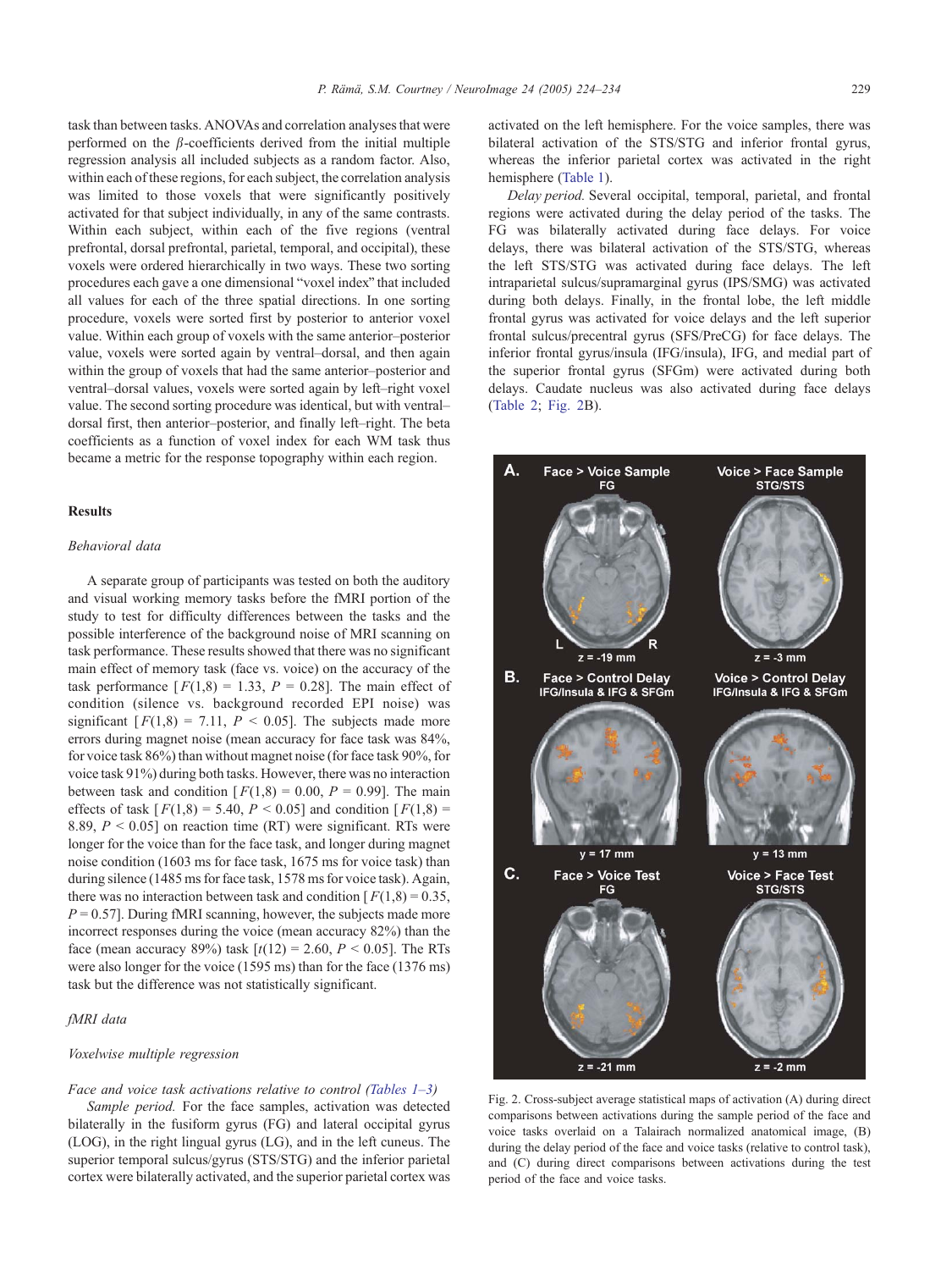Test period. Several occipital, temporal, parietal, and frontal regions were also activated during the test period of the tasks. There was bilateral activation of the FG, STS/STG, and IPS/ SMG during both tasks. In the frontal lobe, bilateral IFG/ Insula was activated during both tasks. The left IFG was activated during the face task, whereas the right IFG during both tasks. The right MFG and SFGm were activated during both tasks. Parahippocampal gyrus/hippocampus (ParaHC/HC) and posterior cingulate gyrus were activated during the face task (Table 3).

Direct voxelwise comparisons: face  $>$  voice and voice  $>$  face. During the sample period, the FG and LOG were activated more for the face than for the voice task, whereas the right STS/STG was activated more for voice than for face samples. Similarly, during the test period, the FG was more active for the face task and the STS/STG was more active for the voice task. In addition, several frontal areas (IFG/Insula, IFG, MFG, and SFGm) were activated more for the test period of the voice than for the face task. During the delay period, the left FG and the left IPS/SMG were activated more for the face than for the voice task, whereas the SFGm was activated more for voice than for face delays ([Table 4;](#page-7-0) [Figs. 2A](#page-5-0),C).

#### ROI analyses in the ventral prefrontal areas

During the stimulus presentation, the voxelwise multiple regression analysis showed a dissociation between occipital (FG/ LG) and temporal (STS/STG) cortical areas for face versus voice tasks, whereas during the delays, the ventral prefrontal cortex was active for both tasks and there were no significant differences between the tasks in the direct voxelwise comparisons within this region. Such a result, however, does not prove absence of a functional dissociation, and therefore the data for delay periods were further analyzed using two other methods. First, an ROI analysis was performed within the ventral prefrontal cortex (comparing the IFG to the IFG/Insula as described in Materials and methods) on both the number of activated voxels and the signal intensity  $(\beta$ -coefficients), and then, functional topography correlation analysis was performed on the spatial pattern of activation magnitude across voxels within activated clusters in the occipital, temporal, parietal, and prefrontal cortices.

The ROI analysis during the memory delays demonstrated that there was a significant main effect of brain region on the number of significantly activated voxels  $[F(1,11) = 7.13, P \le 0.05]$  but no main effect of task nor interaction between the task and brain region. For signal intensities, however, an interaction between task

Table 3 Test activity for faces and voices versus control

| Area                 | Face > Control  |                |        |                                   | Voice > Control |                   |        |                                   |
|----------------------|-----------------|----------------|--------|-----------------------------------|-----------------|-------------------|--------|-----------------------------------|
|                      | x, y, z         | Peak Z         | Mean Z | Spatial extent<br>$\text{mm}^3$ ) | x, y, z         | Peak Z            | Mean Z | Spatial extent<br>$\text{mm}^3$ ) |
| Occipital            |                 |                |        |                                   |                 |                   |        |                                   |
| FG                   | $-36, -71, -19$ | 6.68           | 3.23   | 8348                              | $-37, -68, -21$ | 3.94              | 2.89   | 689                               |
|                      | $35, -55, -21$  | 6.56           | 3.54   | 9237                              | $38, -68, -19$  | 4.10              | 3.07   | 968                               |
| Temporal             |                 |                |        |                                   |                 |                   |        |                                   |
| STS/STG              | $-62, -32, 0$   | 6.47           | 3.18   | 5574                              | $-56, -27, -1$  | 8.26 <sup>a</sup> | 3.38   | 17398                             |
|                      | $53, -23, -2$   | $6.57^{\rm b}$ | 3.23   | 23 25 6                           | $54, -23, -2$   | $10.61^\circ$     | 3.50   | 33 010                            |
| Parietal             |                 |                |        |                                   |                 |                   |        |                                   |
| IPS/SMG              | $-36, -72, 41$  | 5.16           | 3.12   | 1168                              | $-28, -63, 35$  | 4.45              | 2.92   | 811                               |
|                      | $35, -71, 43$   | 5.89           | 3.17   | 4716                              | $30, -69, 37$   | 5.70              | 3.20   | 5982                              |
| Frontal              |                 |                |        |                                   |                 |                   |        |                                   |
| IFG/Insula           | $-26, 22, 3$    | 6.66           | 3.16   | 2747                              | $-27, 22, 3$    | $8.15^{\rm a}$    |        |                                   |
|                      | 46, 9, 0        | $7.76^{b}$     |        |                                   | 42, 13, 1       | 6.20 <sup>c</sup> |        |                                   |
| <b>IFG</b>           | $-46, 24, 30$   | 5.35           | 2.91   | 690                               |                 |                   |        |                                   |
|                      | $-42, 7, 33$    | 4.40           | 2.88   | 879                               |                 |                   |        |                                   |
|                      | 44, 32, 23      | $6.86^{b}$     |        |                                   | 44, 31, 18      | $6.53^{\circ}$    |        |                                   |
|                      |                 |                |        |                                   | 45, 17, 31      | 5.94 <sup>c</sup> |        |                                   |
| <b>MFG</b>           | $37, -5, 57$    | 5.42           | 3.00   | 474                               | 44, 11, 41      | 6.39 <sup>c</sup> |        |                                   |
|                      | 39, 20, 32      | $6.25^{b}$     |        |                                   |                 |                   |        |                                   |
| SFGm                 | 3, 2, 55        | 6.04           | 3.13   | 4152                              | 1, 7, 52        | 7.17              | 3.23   | 5767                              |
| Others               |                 |                |        |                                   |                 |                   |        |                                   |
| ParaHC/HC            | $-20, -14, -10$ | 3.88           | 2.86   | 637                               |                 |                   |        |                                   |
|                      | $13, -15, -10$  | 6.05           | 2.95   | 1946                              |                 |                   |        |                                   |
| Post.<br>Cingulate G | $2, -27, 25$    | 6.10           | 3.01   | 2399                              |                 |                   |        |                                   |

Note. Areas of significant activity, the peak and mean Z values, the spatial extent of a given activity, and the Talairach coordinates of maximum Z value within each region during the test period of the memory tasks relative to control tasks.

<sup>a</sup> The cluster included two separate activation loci with local maxima in the left STS/STG and left IFG/Insula.<br><sup>b</sup> The cluster included four separate activation loci with local maxima in the right STS/STG, left IFG/Insul

<sup>c</sup> The cluster included four separate activation loci with local maxima in the right STS/STG, right IFG/Insula, right IFG and right MFG.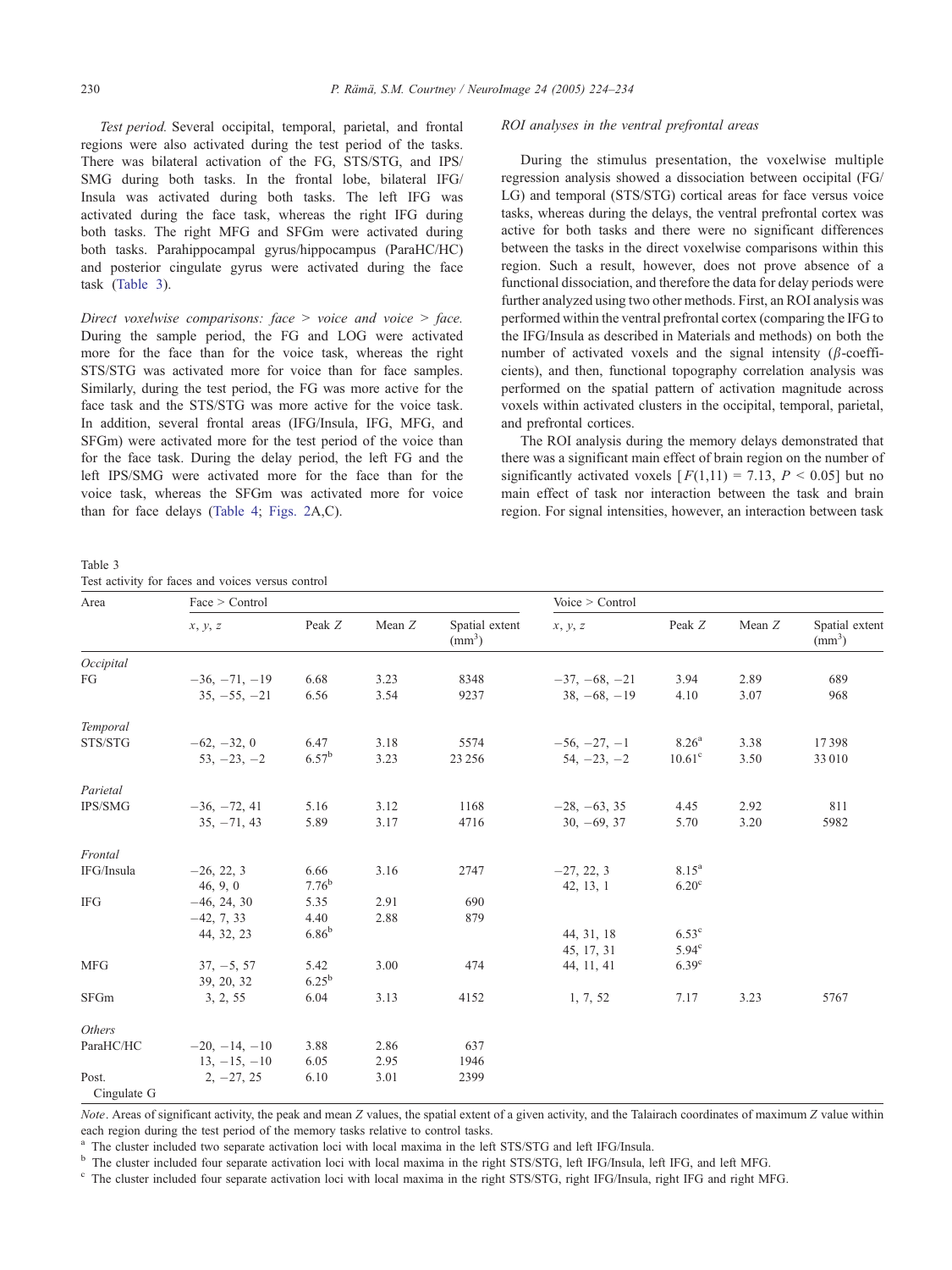<span id="page-7-0"></span>Table 4 Direct comparisons between the tasks

| Area       | Face > Voice    |        |        |                                   | $Vo$ ice > Face |        |          |                                 |  |
|------------|-----------------|--------|--------|-----------------------------------|-----------------|--------|----------|---------------------------------|--|
|            | x, y, z         | Peak Z | Mean Z | Spatial extent<br>$\text{mm}^3$ ) | x, y, z         | Peak Z | Mean $Z$ | Spatial extent<br>$\text{mm}^3$ |  |
| Sample     |                 |        |        |                                   |                 |        |          |                                 |  |
| FG         | $-32, -61, -20$ | 4.62   | 3.12   | 1503                              |                 |        |          |                                 |  |
|            | $42, -62, -19$  | 5.23   | 3.03   | 1501                              |                 |        |          |                                 |  |
| <b>LOG</b> | $-33, -88, 5$   | 4.82   | 3.14   | 605                               |                 |        |          |                                 |  |
| STS/STG    |                 |        |        |                                   | $59, -26, -3$   | 4.17   | 2.91     | 260                             |  |
| Delay      |                 |        |        |                                   |                 |        |          |                                 |  |
| FG         | $-39, -53, -18$ | 4.34   | 3.22   | 321                               |                 |        |          |                                 |  |
| IPS/SMG    | $-26, -66, 42$  | 3.96   | 2.93   | 420                               |                 |        |          |                                 |  |
| SFGm       |                 |        |        |                                   | $-4, -4, 56$    | 4.40   | 2.90     | 377                             |  |
| Test       |                 |        |        |                                   |                 |        |          |                                 |  |
| FG         | $-34, -61, -21$ | 5.93   | 3.23   | 1170                              |                 |        |          |                                 |  |
|            | $33, -51, -21$  | 5.05   | 3.11   | 2753                              |                 |        |          |                                 |  |
| STS/STG    |                 |        |        |                                   | $-54, -27, -1$  | 5.21   | 3.07     | 2380                            |  |
|            |                 |        |        |                                   | $56, -22, -3$   | 6.12   | 3.12     | 3686                            |  |
| IFG/Insula |                 |        |        |                                   | $-47, 15, 4$    | 5.49   | 3.06     | 551                             |  |
|            |                 |        |        |                                   | $51, -1, 3$     | 5.20   | 3.10     | 636                             |  |
| <b>IFG</b> |                 |        |        |                                   | 47, 15, 25      | 5.07   | 2.97     | 948                             |  |
| <b>MFG</b> |                 |        |        |                                   | 37, 3, 45       | 4.73   | 2.96     | 796                             |  |
| SFGm       |                 |        |        |                                   | 3, 24, 45       | 4.05   | 2.80     | 377                             |  |
|            |                 |        |        |                                   | 3, 1, 57        | 4.17   | 3.13     | 437                             |  |

Note. Areas of significant activity, the peak and mean Z values, the spatial extent of a given activity, and the Talairach coordinates of maximum Z value within each region during each period of the memory tasks for faces versus voices.

and brain region was significant  $[F(1,11) = 11.36, P \le 0.01]$ . Signal intensity of activated voxels was greater for face than for voice delays in the left IFG ( $P \le 0.05$ ), whereas signal intensity was greater for voice than for face delays in the right IFG/Insula but this difference did not quite reach statistical significance ( $P =$ 0.059).

### Functional topography correlation analysis

To test for functional topographies of activation during memory delays, we performed a correlation analysis on the pattern of activation magnitude within activated clusters in the prefrontal, parietal, temporal, and occipital cortices. The analysis is described in detail in Materials and methods, and the results in two individual subjects are shown in [Fig. 3.](#page-8-0)

Functional topographies were significantly more similar within task than between tasks for ventral frontal  $(r = 0.68$  and 0.63, respectively,  $P < 0.05$ ), dorsal frontal ( $r = 0.71$  and 0.59, respectively,  $P < 0.05$ ), and temporal ( $r = 0.73$  and 0.69, respectively,  $P < 0.05$ ) cortices. In the ventral prefrontal cortex, activation for the face task increased more than for the voice task with increasing ventral– dorsal voxel index (slopes =  $8.84^{-05}$  vs.  $0.49^{-05}$ ,  $P < 0.05$ ), indicating a ventral–dorsal auditory–visual topography in the ventral prefrontal cortex. This is consistent with the results of the ROI analysis, which showed more activation in the IFG/Insula (BA 45/47) for the voice task and more activation in the IFG (BA 44/45, dorsal to the IFG/insula) for the face task). Dorsal frontal cortex activation for the face identity task decreased significantly more than for the voice task with increasing posterior–anterior voxel index (slopes =  $-3.58^{-04}$  vs.  $-0.73^{-04}$ ,  $P < 0.005$ ). This is consistent with the voxelwise analysis, which indicated that the SFS/PreGC was more active for face delays relative to control delays, whereas the posterior part of the MFG, located anterior to the SFS/PreCG, was more active for voice delays relative to control delays ([Table 2\)](#page-4-0). In the temporal cortex, there were no statistically significant differences in slopes for any of the voxel index orders.

In summary, voxelwise multiple regression analysis showed that during the stimulus presentation, activation was greater for the face than for the voice identity task in the FG and LOG and, conversely, greater for voices than for faces in the STS/STG. Ventral prefrontal regions (IFG/Insula and IFG) were activated by both memory delays in comparison with the control delays and there was no difference in direct individual voxel comparisons between the tasks. Further analyses (ROI and functional topography correlation analyses) for memory delays, however, provided evidence for a difference in topography for face and voice tasks, suggesting that separable neural systems in the ventral prefrontal cortex are recruited by nonspatial visual and auditory working memory processing.

#### Discussion

The results suggest that there is a modality-specific attentional modulation of activity in visual and auditory sensory areas during the stimulus presentation in a working memory task. The FG and LOG were more active for faces than for voices whereas the STG/ STS was more active for voices than for faces. Earlier, the FG has been shown to be more active during viewing or matching of faces than that of other objects ([Kanwisher et al., 1997; McCarthy et al.,](#page-10-0) 1997; Sergent et al., 1992), locations ([Courtney et al., 1996, 1997;](#page-9-0) Haxby et al., 1994), or scrambled faces ([Clark et al., 1996, 1998;](#page-9-0) Courtney et al., 1996, 1997; Kanwisher et al., 1997; Puce et al.,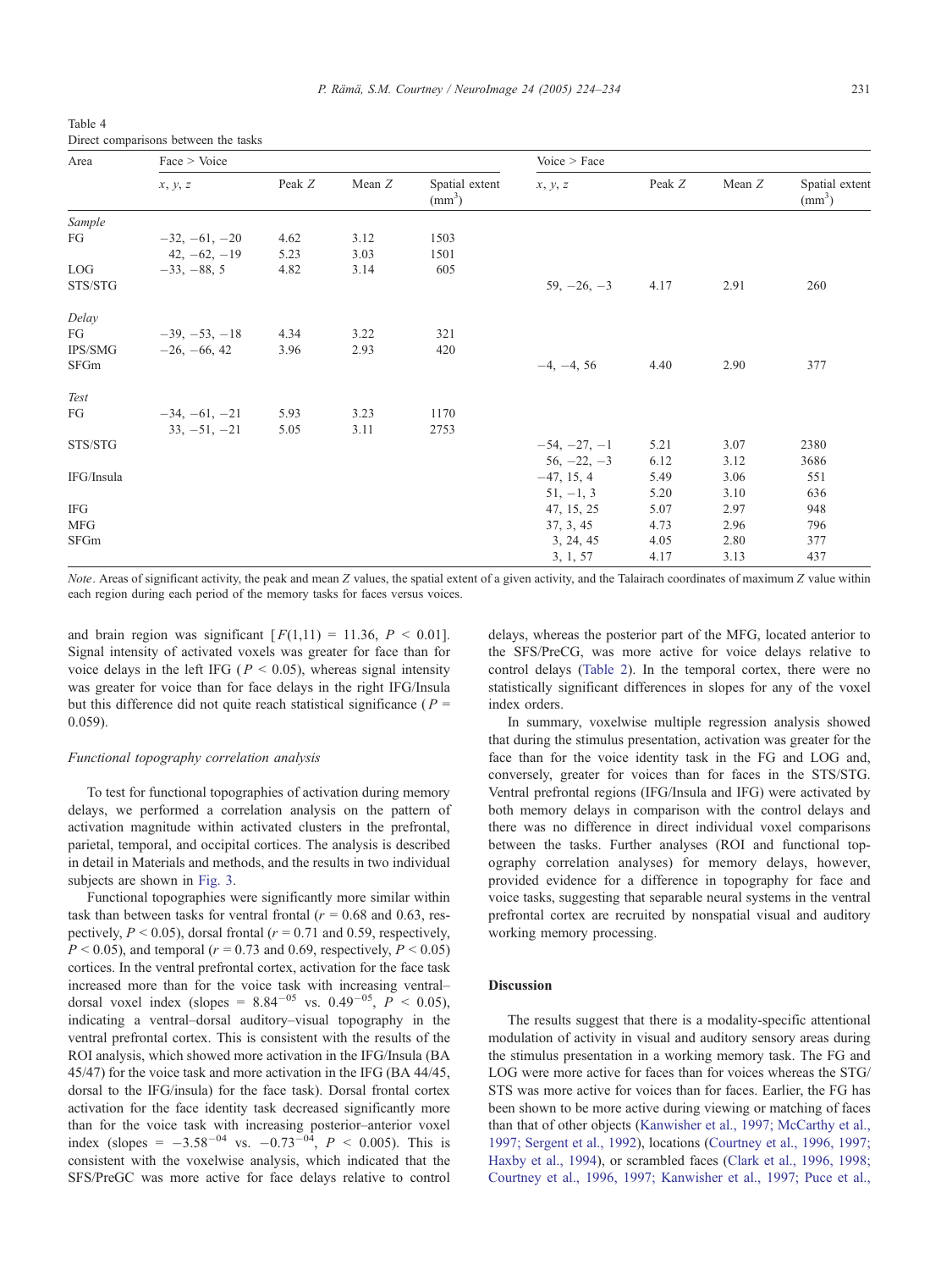<span id="page-8-0"></span>

Fig. 3. Results of the functional topography correlation analysis for two individual subjects. (A) The topographies are plotted with response magnitude (beta coefficient) as a function of voxel index. Blue and green lines illustrate odd and even trials for face task, and red and yellow lines odd and even trials for voice task, respectively. For the dorsal frontal region, the voxels are ordered first from posterior to anterior. For the ventral prefrontal and temporal regions, the voxels are ordered first from ventral to dorsal. For illustrative purposes, each data point shown is the average of the beta coefficients from 25 to 730 voxels depending on the total number of significantly activated voxels for that subject within each region. (B) The horizontal and coronal brain images show the three regions (defined from the group multiple regression analysis) within which the response topographies were analyzed.

1995). The STS has been earlier shown to be selectively activated by voices ([Belin et al., 2000, 2002; Shah et al., 2001\)](#page-9-0). Our results support the suggestion that the STS may be analogous to the face sensitive area in the FG ([Belin et al., 2000, 2002; Shah et al.,](#page-9-0) 2001). The ventral prefrontal cortex was active for both face and voice delay types and there was no difference in a direct individual voxel comparison between the tasks in the present study. Such a result, however, does not prove the absence of a functional dissociation, and therefore the data for delay periods were further analyzed using two other methods (ROI and functional topography correlation analyses). Both of these analyses showed that there was a within-domain, across modality dissociation within the ventral prefrontal cortex for face and voice memory delays.

Within the ventral prefrontal cortex, there was a ventral/dorsal auditory/visual functional topography for working memory maintenance. The inferior part of the ventral prefrontal cortex was more active for voice delays whereas the more dorsal part of the ventral prefrontal cortex was more active for face delays. The present results are partly consistent with those of an earlier positron emission tomography study that compared working memory for aurally and visually presented phonological information ([Schumacher et al., 1996\)](#page-10-0). That study showed that Broca's area in the ventral prefrontal cortex was active for both tasks relative to control tasks but the inferior part of the region was more active for the auditory than for the visual task. Consistent with that study and the current study, although only small regions in the prefrontal cortex are shown to be modality-specific for auditory and visual information in monkeys, the auditory modality-specific regions in the ventral prefrontal cortex were found inferiorly and anteriorly to those of visual modality-specific regions ([Poremba et al., 2003\)](#page-10-0). In a more recent fMRI study, the modality-specific activity was not found in the ventral, but in the dorsolateral prefrontal cortex, which was shown to be more active for auditory than for visual working memory ([Crottaz-Herbette et](#page-10-0) al., 2004). That study did not find a double dissociation between auditory and visual information within prefrontal cortex. Both of these earlier imaging studies, however, used phonological (e.g., letters or digits) material to be remembered in their memory tasks, and auditory and visual stimuli were presented separately in the different task blocks. To our knowledge, the present study is a first attempt to study nonverbal auditory and visual working memory.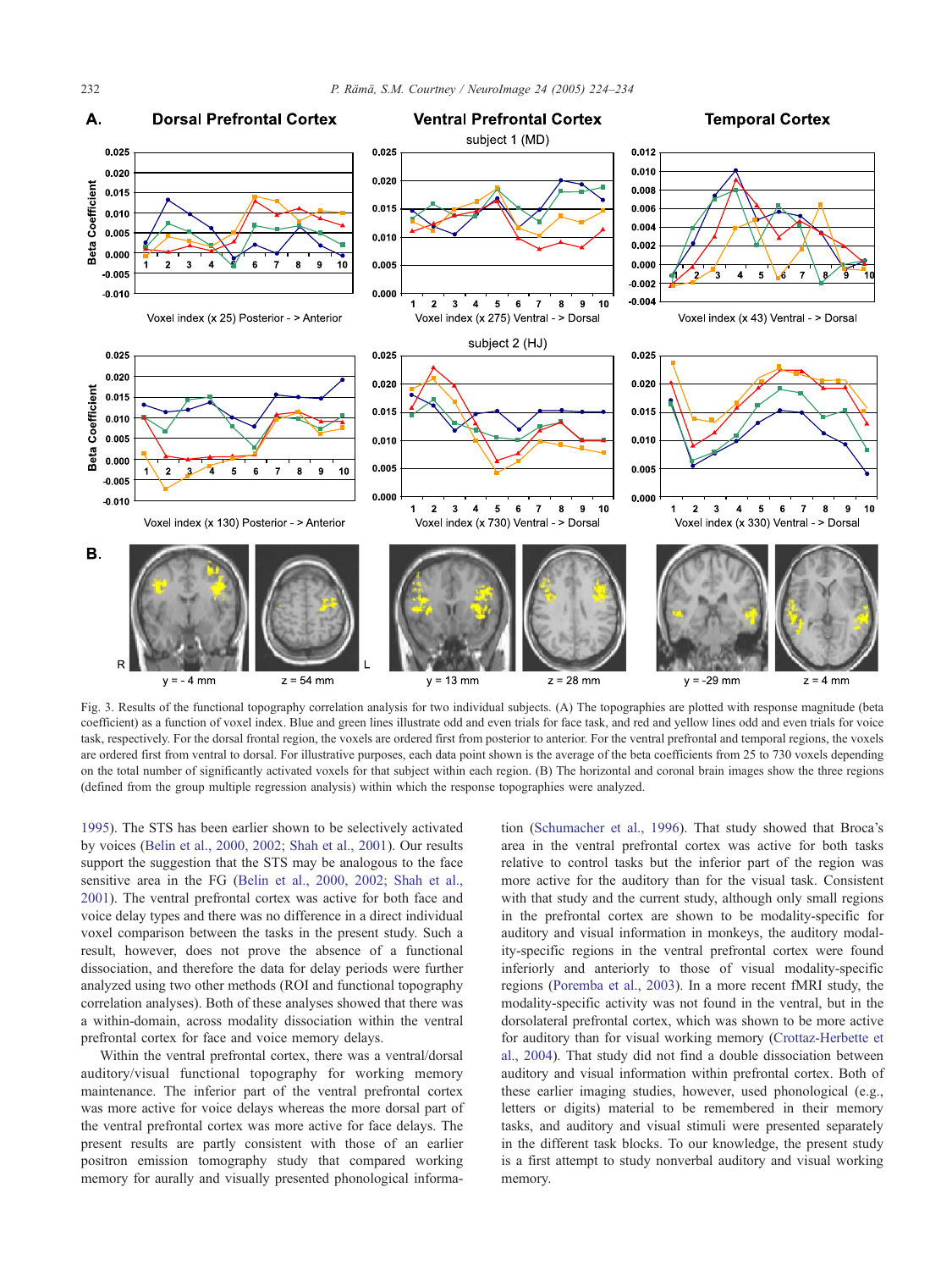<span id="page-9-0"></span>In our memory tasks, face and voice samples were presented simultaneously but the subjects were instructed to pay attention to one or the other of the stimulus types. Such an experimental design ensures that the differences that are observed are due to differences in the neural systems for active working memory maintenance of auditory versus visual information and not simply to differences in sensory stimulation. Thus, the relative rather than absolute dissociation observed in this study is not surprising. There are several differences between the memory and control tasks and activity common for both tasks relative to the control task is nonspecific and could relate to several different cognitive processes. The simultaneous presentation of face and voice stimuli may have additionally diminished differences in activation between the tasks, because even though the subjects in the present study were not asked to maintain the conjunction of faces and voices in memory, they may have done so automatically due to nature of stimuli. Working memory maintenance of conjunction of spatial and nonspatial visual information has been shown to recruit the same neural system as the maintenance of either information type alone but the neural responses are less within the dorsal and ventral areas compared to the responses obtained during processing of only their preferred information ([Sala and Courtney, 2002\)](#page-10-0). On the other hand, it has been shown that cross-modal binding of auditory and visual information is associated with greater activity in the multimodal areas, such as insula/frontal operculum, dorsolateral frontal, posterior parietal, and superior temporal gyri, but lower activity in the unimodal areas (Bushara et al., 2003; Calvert et al., 2000). In the present study, however, we did not compare activity during separate presentation of face or voices to simultaneous presentation of both stimulus types.

In addition to prefrontal areas, several other regions were activated during the delay period of the tasks. Superior temporal gyrus/sulcus was activated during both face and voice delays relative to control delays whereas the fusiform gyrus was activated only during face delays. Superior temporal sulcus, in addition to exhibiting voice-selective activity, has been shown to be part of the ventral visual pathway involved in processing of facial expressions, gaze direction and lip movements (for review, see [Haxby](#page-10-0) et al., 2000). The left posterior parietal cortex was activated during both face and voice delays relative to control delays but in the direct comparison between the tasks; activation was greater during the face than voice delays. In our face task, the subjects were instructed to maintain the identity of the face in working memory independently of the direction of view. It is possible that the activity in the IPS/SMG is related to engagement of the spatial processing system.

Earlier, single neurons sensitive to monkey vocalization in the ventral prefrontal cortex were found to be anatomically located more anteriorly and laterally than those of visually responsive neurons ([Romanski and Goldman-Rakic, 2002\)](#page-10-0). The present results suggest that there might also be a within-domain, acrossmodality dissociation with the human ventral prefrontal cortex for face and voice memory delays. However, this within-informationtype (nonspatial) and across-modality topography appears to be much less pronounced than the within-modality and acrossinformation-type (nonspatial and spatial) topography previously reported within visual (e.g., Courtney et al., 1998a; Glahn et al., 2003; Munk et al., 2002; Sala et al., 2003) and auditory (e.g., Alain et al., 2001; Arnott et al., 2002; Rämä et al., 2004) systems. Comparison across these previous studies suggests that spatial information is preferentially maintained by the superior frontal

cortex for both visual and auditory information. Further research is needed to ascertain whether there may also be a functional topography within the superior frontal cortex for visual versus auditory spatial information maintenance.

### Acknowledgments

Pia Rämä is supported by the Academy of Finland (75790). This research was supported by the National Institute of Mental Health (R01 MH61625). The authors thank the entire staff of F. M. Kirby Research Center for Functional Brain Imaging, Kennedy Krieger Institute, where the data were acquired. We wish to thank Dr. James Haxby for providing face stimuli for the study. We thank Dr. Jusczyk in Department of Psychological and Brain Sciences, at Johns Hopkins University, for providing facilities for recording and editing the voice samples, and Dr. Elliott Moreton in Cognitive Science Department, at Johns Hopkins University, for programming software to scramble the sounds.

# References

- Alain, C., Arnott, S.R., Hevenor, S., Graham, S., Grady, C.L., 2001. "What" and "where" in the human auditory system. Proc. Natl. Acad. Sci. U. S. A. 98, 12301 – 12306.
- Arnott, S.R., Alain, C., Hevenor, S., Graham, S., Dade, L.A., Grady, C., 2002. What, where, and how in the human prefrontal cortex. Program no. 181.1. Abstract Viewer/Itinerary Planner. Society for Neuroscience, Washington, DC (Online).
- Awh, E., Jonides, J., Smith, E.E., Schumacher, E.H., Koeppe, R.A., Katz, S., 1996. Dissociation of storage and rehearsal in verbal working memory: Evidence from positron emission tomography. Psychol. Sci. 7, 25 – 31.
- Azuma, M., Suzuki, H., 1984. Properties and distribution of auditory neurons in the dorsolateral prefrontal cortex of the alert monkey. Brain Res. 298, 343 – 346.
- Belin, P., Zatorre, R.J., Lafaille, P., Ahad, P., Pike, B., 2000. Voice-selective areas in human auditory cortex. Nature 403, 309 – 312.
- Belin, P., Zatorre, R.J., Ahad, P., 2002. Human temporal-lobe response to vocal sounds. Cogn. Brain Res. 13, 17-26.
- Bushara, K.O., Hanakawa, T., Immisch, I., Toma, K., Kansaku, K., Hallett, M., 2003. Neural correlates of cross-modal binding. Nat. Neurosci. 6, 190-195.
- Calvert, G.A., Campbell, R., Brammer, M.J., 2000. Evidence from functional magnetic resonance imaging of crossmodal binding in the human heteromodal cortex. Curr. Biol. 10, 649-657.
- Clark, V.P., Keil, K., Maisog, J.M., Courtney, S., Ungerleider, L.G., Haxby, J.V., 1996. Functional magnetic resonance imaging of human visual cortex during face matching: a comparison with positron emission tomography. Neuroimage  $4$ ,  $1 - 15$ .
- Clark, V.P., Maisog, J.M., Haxby, J.V., 1998. fMRI study of face perception and memory using random stimulus sequences. Neurophysiology 79,  $3257 - 3265$
- Courtney, S.M., Ungerleider, L.G., Keil, K., Haxby, J.V., 1996. Object and spatial visual working memory activate separate neural systems in human cortex. Cereb. Cortex 6, 39-49.
- Courtney, S.M., Ungerleider, L.G., Keil, K., Haxby, J.V., 1997. Transient and sustained activity in a distributed neural system for human working memory. Nature 386, 608-611.
- Courtney, S.M., Petit, L., Maisog, J.M., Ungerleider, L.G., Haxby, J.V., 1998a. An area specialized for spatial working memory in human frontal cortex. Science 279, 1347 – 1351.